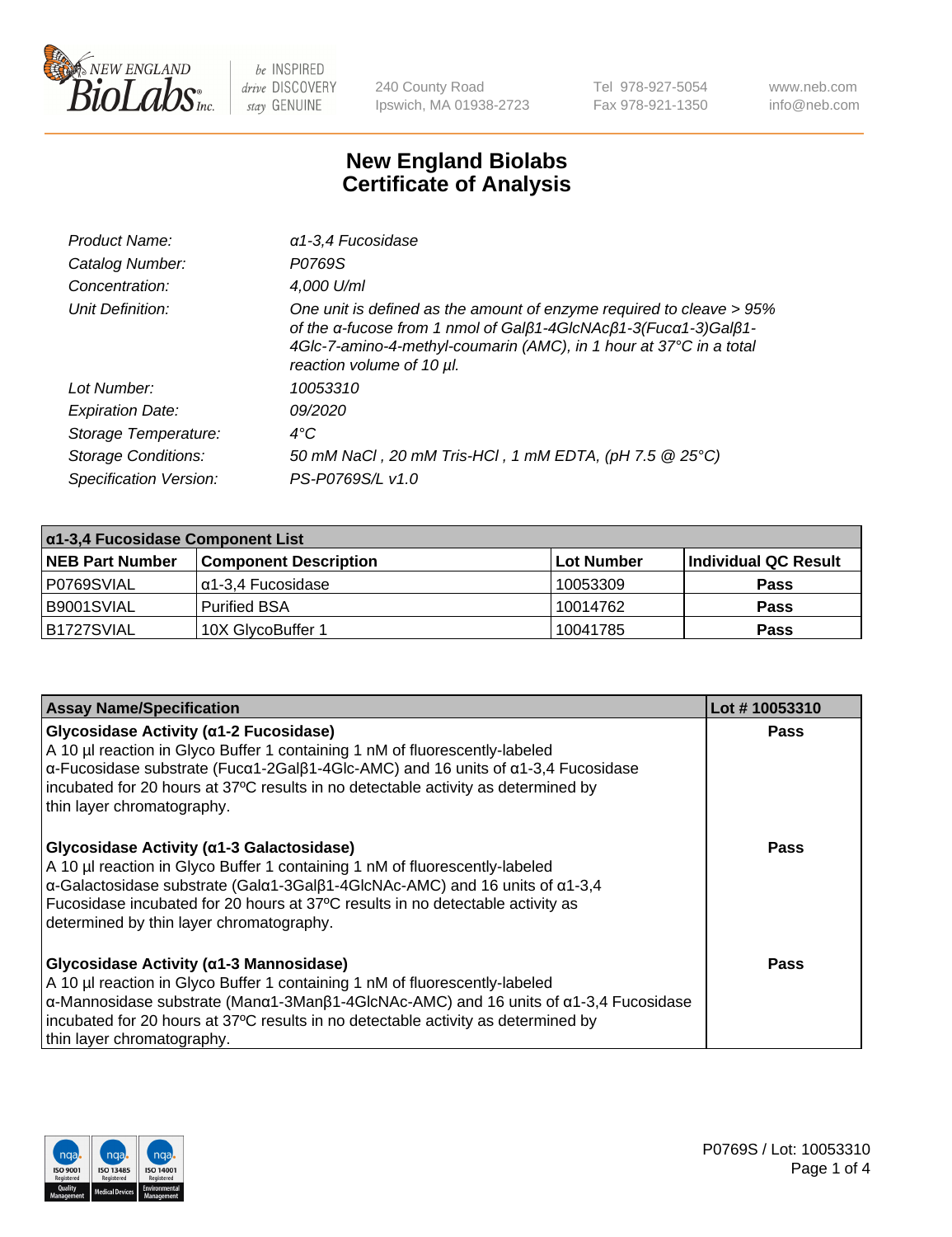

240 County Road Ipswich, MA 01938-2723 Tel 978-927-5054 Fax 978-921-1350

www.neb.com info@neb.com

| <b>Assay Name/Specification</b>                                                                                                                                                                                                                                                                                                                                                     | Lot #10053310 |
|-------------------------------------------------------------------------------------------------------------------------------------------------------------------------------------------------------------------------------------------------------------------------------------------------------------------------------------------------------------------------------------|---------------|
| Glycosidase Activity (α1-6 Galactosidase)<br>A 10 µl reaction in Glyco Buffer 1 containing 1 nM of fluorescently-labeled<br>α-Galactosidase substrate (Galα1-6Galα1-6Glcα1-2Fru-AMC) and 16 units of α1-3,4<br>Fucosidase incubated for 20 hours at 37°C results in no detectable activity as<br>determined by thin layer chromatography.                                           | <b>Pass</b>   |
| Glycosidase Activity (α1-6 Mannosidase)<br>A 10 µl reaction in Glyco Buffer 1 containing 1 nM of fluorescently-labeled<br>$\alpha$ -Mannosidase substrate (Man $\alpha$ 1-6Man $\alpha$ 1-6(Man $\alpha$ 1-3)Man-AMC) and 16 units of $\alpha$ 1-3,4<br>Fucosidase incubated for 20 hours at 37°C results in no detectable activity as<br>determined by thin layer chromatography.  | Pass          |
| Glycosidase Activity (β-Mannosidase)<br>A 10 µl reaction in Glyco Buffer 1 containing 1 nM of fluorescently-labeled<br>$\beta$ -Mannosidase substrate (Μanβ1-4Μanβ1-4Μan-AMC) and 16 units of α1-3,4 Fucosidase<br>incubated for 20 hours at 37°C results in no detectable activity as determined by<br>thin layer chromatography.                                                  | <b>Pass</b>   |
| Glycosidase Activity (β-N-Acetylgalactosaminidase)<br>A 10 µl reaction in Glyco Buffer 1 containing 1 nM of fluorescently-labeled<br>β-N-Acetylgalactosaminidase substrate (GalNAcβ1-4Galβ1-4Glc-AMC) and 16 units of<br>α1-3,4 Fucosidase incubated for 20 hours at 37°C results in no detectable activity<br>as determined by thin layer chromatography.                          | <b>Pass</b>   |
| Glycosidase Activity (β-N-Acetylglucosaminidase)<br>A 10 µl reaction in Glyco Buffer 1 containing 1 nM of fluorescently-labeled<br>$\beta$ -N-Acetylglucosaminidase substrate (GlcNAc $\beta$ 1-4GlcNAc $\beta$ 1-4GlcNAc-AMC) and 16 units of<br>α1-3,4 Fucosidase incubated for 20 hours at 37°C results in no detectable activity<br>as determined by thin layer chromatography. | <b>Pass</b>   |
| Glycosidase Activity (β-Xylosidase)<br>A 10 µl reaction in Glyco Buffer 1 containing 1 nM of fluorescently-labeled<br>$\beta$ -Xylosidase substrate (Xylβ1-4Xylβ1-4Xylβ1-4Xyl-AMC) and 16 units of $\alpha$ 1-3,4<br>Fucosidase incubated for 20 hours at 37°C results in no detectable activity as<br>determined by thin layer chromatography.                                     | Pass          |
| Glycosidase Activity (β1-3 Galactosidase)<br>A 10 µl reaction in Glyco Buffer 1 containing 1 nM of fluorescently-labeled<br>$\beta$ -Galactosidase substrate (Galβ1-3GlcNAcβ1-4Galβ1-4Glc-AMC) and 16 units of α1-3,4<br>Fucosidase incubated for 20 hours at 37°C results in no detectable activity as<br>determined by thin layer chromatography.                                 | <b>Pass</b>   |

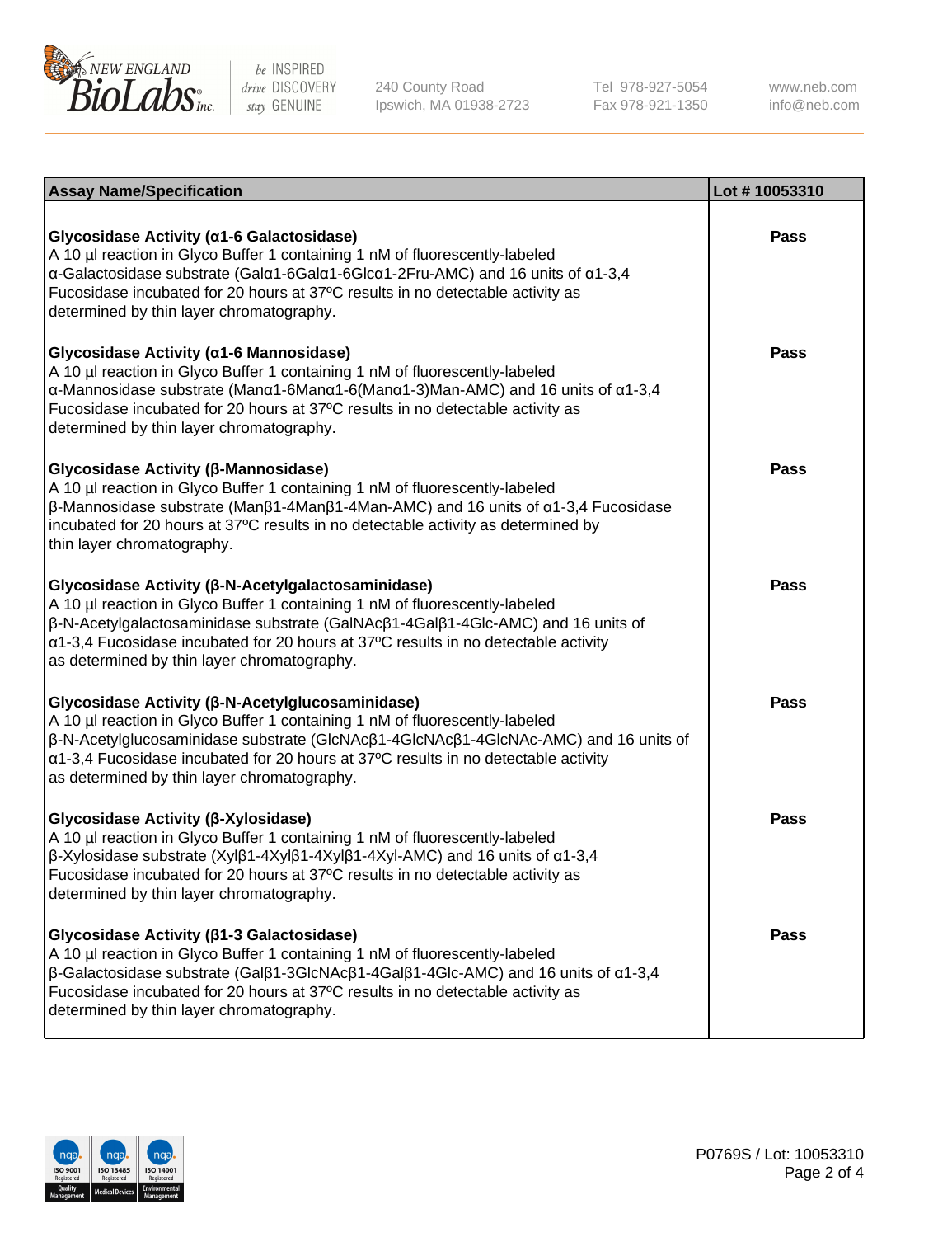

240 County Road Ipswich, MA 01938-2723 Tel 978-927-5054 Fax 978-921-1350 www.neb.com info@neb.com

| <b>Assay Name/Specification</b>                                                                                                                                                                                                                                                                                                                               | Lot #10053310 |
|---------------------------------------------------------------------------------------------------------------------------------------------------------------------------------------------------------------------------------------------------------------------------------------------------------------------------------------------------------------|---------------|
| Glycosidase Activity ( $\beta$ 1-4 Galactosidase)<br>A 10 µl reaction in Glyco Buffer 1 containing 1 nM of fluorescently-labeled<br>$\beta$ -Galactosidase substrate (Galβ1-4GlcNAcβ1-3Galβ1-4Glc -AMC) and 16 units of α1-3,4<br>Fucosidase incubated for 20 hours at 37°C results in no detectable activity as<br>determined by thin layer chromatography.  | <b>Pass</b>   |
| <b>Protease Activity (SDS-PAGE)</b><br>A 20 µl reaction in 1X Glyco Buffer 1 containing 24 µg of a standard mixture of<br>proteins and a minimum of 40 units of α1-3,4 Fucosidase incubated for 20 hours at<br>37°C, results in no detectable degradation of the protein mixture as determined by<br>SDS-PAGE with Coomassie Blue detection.                  | Pass          |
| <b>Protein Purity Assay (SDS-PAGE)</b><br>α1-3,4 Fucosidase is ≥ 95% pure as determined by SDS-PAGE analysis using Coomassie<br>Blue detection.                                                                                                                                                                                                               | <b>Pass</b>   |
| Glycosidase Activity (Endo F1, F2, H)<br>A 10 µl reaction in Glyco Buffer 1 containing 1 nM of fluorescently-labeled Endo F1,<br>F2, H substrate (Dansylated invertase high mannose) and 16 units of $\alpha$ 1-3,4<br>Fucosidase incubated for 20 hours at 37°C results in no detectable activity as<br>determined by thin layer chromatography.             | Pass          |
| <b>Glycosidase Activity (Endo F2, F3)</b><br>A 10 µl reaction in Glyco Buffer 1 containing 1 nM of fluorescently-labeled Endo F2,<br>F3 substrate (Dansylated fibrinogen biantennary) and 16 units of $\alpha$ 1-3,4 Fucosidase<br>incubated for 20 hours at 37°C results in no detectable activity as determined by<br>thin layer chromatography.            | <b>Pass</b>   |
| <b>Glycosidase Activity (PNGase F)</b><br>A 10 µl reaction in Glyco Buffer 1 containing 1 nM of fluorescently-labeled PNGase F<br>substrate (Fluoresceinated fetuin triantennary) and 16 units of α1-3,4 Fucosidase<br>incubated for 20 hours at 37°C results in no detectable activity as determined by<br>thin layer chromatography.                        | <b>Pass</b>   |
| Glycosidase Activity (α-Glucosidase)<br>A 10 µl reaction in Glyco Buffer 1 containing 1 nM of fluorescently-labeled<br>$\alpha$ -Glucosidase substrate (Glc $\alpha$ 1-6Glc $\alpha$ 1-4Glc-AMC) and 16 units of $\alpha$ 1-3,4 Fucosidase<br>incubated for 20 hours at 37°C results in no detectable activity as determined by<br>thin layer chromatography. | Pass          |
| Glycosidase Activity (α-N-Acetylgalactosaminidase)<br>A 10 µl reaction in Glyco Buffer 1 containing 1 nM of fluorescently-labeled<br>α-N-Acetylgalactosaminidase substrate (GalNAcα1-3(Fucα1-2)Galβ1-4Glc-AMC) and 16                                                                                                                                         | <b>Pass</b>   |